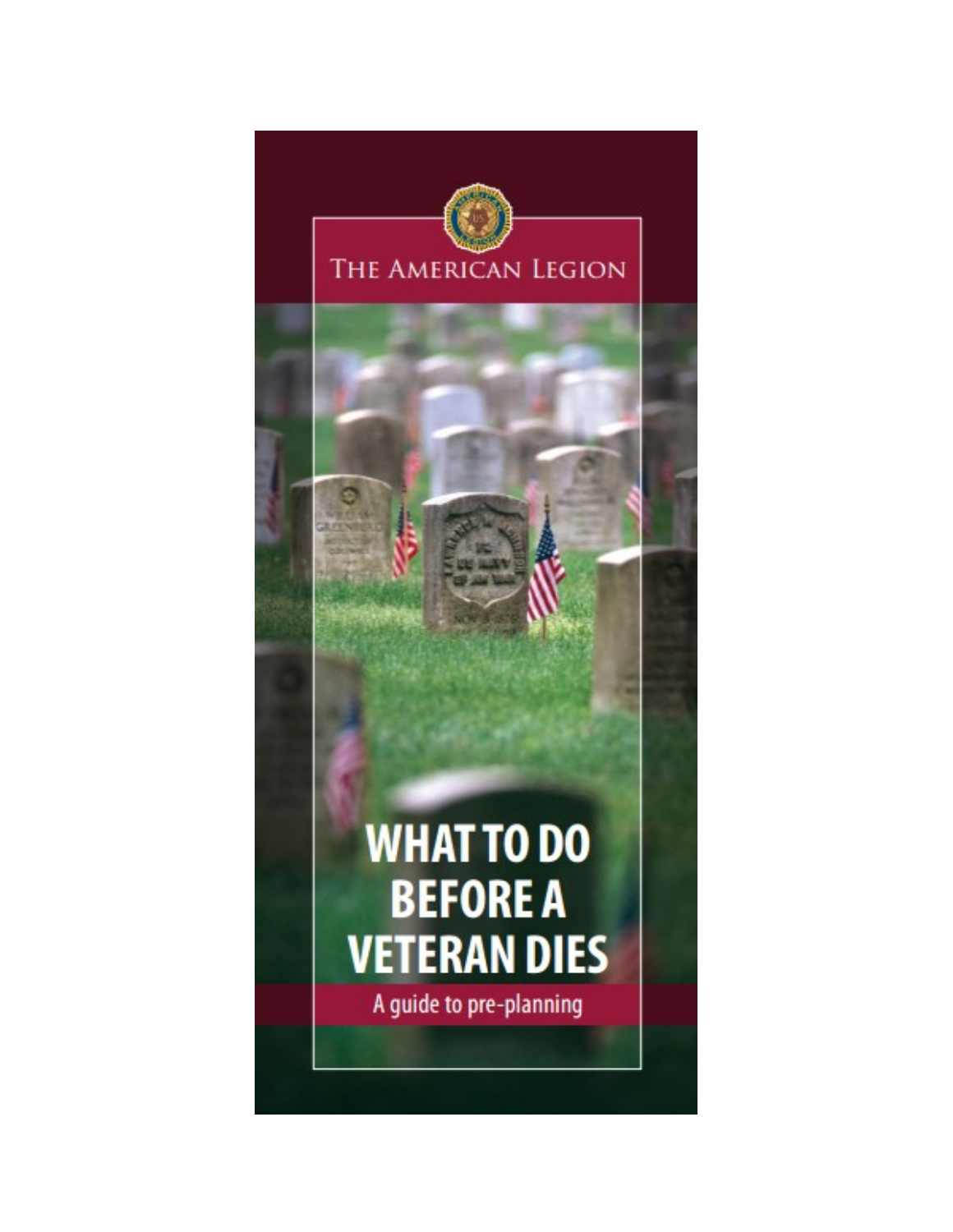## **What to do before a veteran dies**

One of the eventualities in life that spouses and families of veterans face is the death of their loved one who served America in uniform. To help ease the burden on loved ones, veterans can make preparations in advance.

### **Important records**

The first step is to make certain the family has easy access to important documents such as:

- The veteran's discharge certificate (DD form 214).
- VA documents, if any, indicating a VA claim number.
- A copy of all marriage certificates and divorce decrees (if any previous marriages).
- Insurance policies, including beneficiary designation.
- A copy of the family will (not required for VA benefits).
- Location of safety deposit boxes (not required by VA).
- Business address, email address, office and cell phone numbers for local American Legion service officer.

## **VA burial and memorial benefits**

Veterans who die on active duty, or with discharges that are other than dishonorable, are entitled by law to:

- A gravesite in any national cemetery with available space, opening and closing of the grave.
- A government headstone, marker, urn, or medallion in a national and/or private cemetery.
- A government-issued U.S. flag to drape over the casket, and for presentation to the surviving spouse or next-of-kin.
- A Presidential Memorial Certificate signed by the president of the United States.

## **Burial in a VA national cemetery**

Every eligible veteran who is entitled to burial in a national cemetery as long as space is available and the following conditions are met:

- Veteran was discharged under conditions other than dishonorable.
- Veteran was not subsequently convicted for offenses involving prohibited weapons of mass destruction, genocide and international terrorism.

• With certain exceptions, service beginning after Sept. 7, 1980, as an enlisted person and service after Oct. 16, 1981, as an officer must have served for a minimum of 24 months or the full period for which the person was called to active duty.

For a description of requirements: **[www.cem.va.gov](http://www.cem.va.gov/)**

Burial benefits in a VA national cemetery include the following: gravesite, headstone, marker or medallion, opening and closing of the grave, and perpetual care of the grave site. Many national cemeteries have columbaria or gravesites for cremated remains. Gravesites in national cemeteries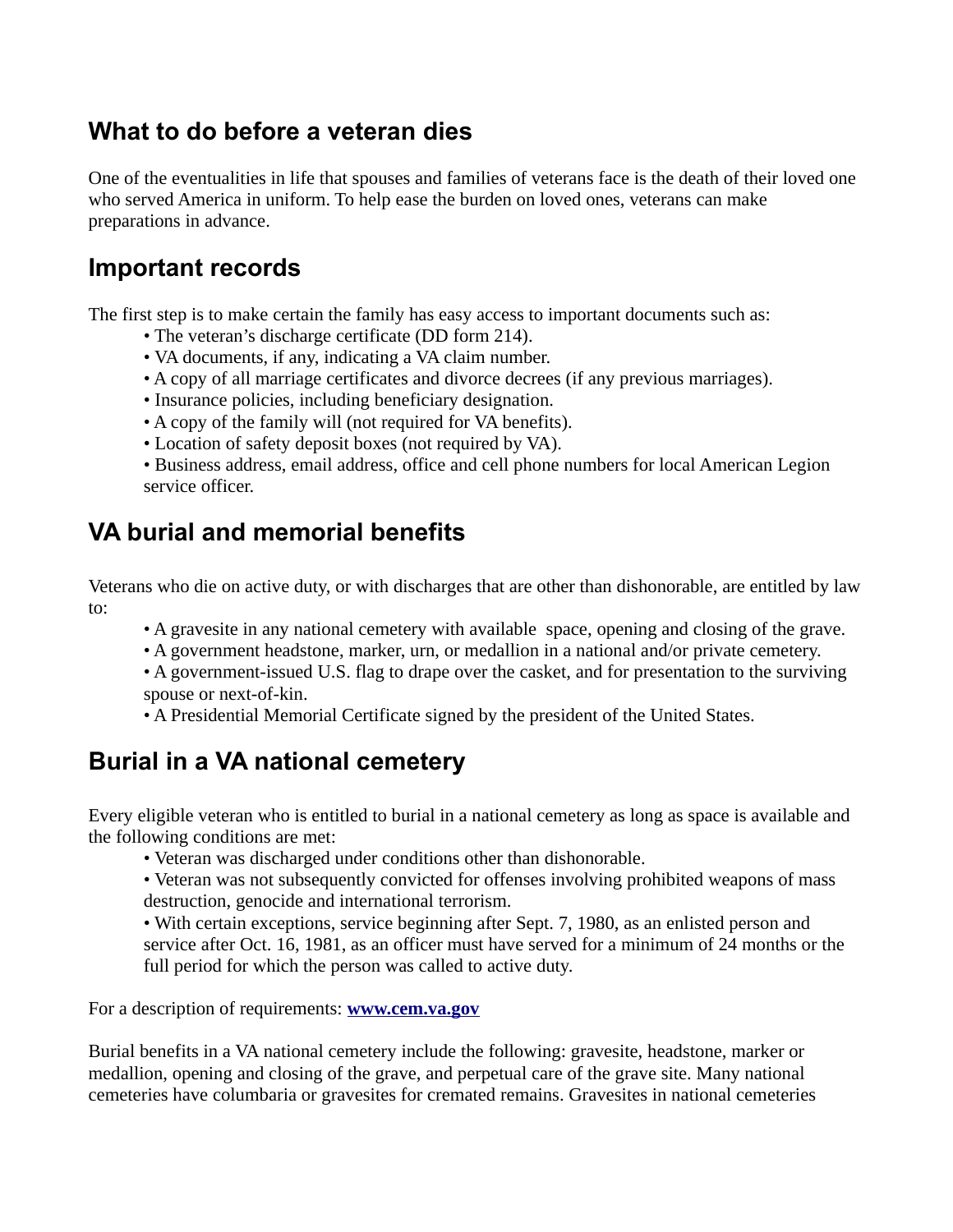cannot be reserved. Many national cemeteries are closed to new casket interments. Funeral directors or others making burial arrangements must apply at the time of death.

Spouses and minor children of eligible veterans and of servicemembers may also be buried in a national cemetery. If a surviving spouse of an eligible veteran marries a nonveteran, and remarriage was terminated by death or divorce of the non-veteran, the spouse is subsequently eligible for burial in a national cemetery.

Visit the National Cemetery Administration website at www.cem.va.gov for a listing of all national cemeteries and state veterans cemeteries. Send questions on benefits eligibility to VA at **[public.inquiry@mail.va.gov](mailto:public.inquiry@mail.va.gov)**.

## **Headstones and markers**

VA provides headstones and markers anywhere in the world for the unmarked graves of veterans who died before Sept. 11, 2001. For the marked graves of veterans who died on or after Sept. 11, 2001, double marking is authorized. Flat bronze, flat granite, flat marble, upright granite and upright marble type are available to mark the grave in a style consistent with the cemetery. Niche markers are also available for urns.

When burial is in a national cemetery or state veterans cemetery, the headstone is ordered by the cemetery, which will place it on the grave. When burial occurs in a private cemetery, the headstone must be applied for from VA. The headstone is then shipped at government expense. VA does not pay the cost of placing the headstone on the grave. The cost is borne by the veteran's family or other party. These charges may be included in many prepaid funeral packages. VA Form 40-1330 (application for headstone) can be obtained from most funeral home directors, through veterans service officers, or through VA. This form may also be downloaded and printed out by visiting **[www.cem.va.gov/hmm/](http://www.cem.va.gov/hmm/)**.

VA rules allow for custom inscriptions on headstones. Belief symbols such as Christian Crosses, Stars of David, Islamic Crescents and others are available. However, VA has limited other graphics such as logos, military decorations and fraternal organization marks. The best way to assure that you get the desired stone or plaque is by obtaining and filling out VA Form 40-1330 (Application for Standard Government Headstone or Marker for Installation in a Private or

State Veterans Cemetery) and filing it with other documents. When a spouse or child is buried in the same grave as a veteran, VA will have a contractor inscribe the reverse side of the headstone. Twentyyear reservists are eligible for a headstone or marker.

Specific steps must be taken for authorization from The American Legion to affix an American Legion emblem onto the headstone.

# **Burial flags**

A U.S. flag is provided, at no cost, to drape over the casket or accompany the urn of a deceased veteran who served honorably in the U. S. Armed Forces. It is furnished to honor the memory of a veteran's military service. Eligibility for former members of Selected Reserves were added by Section 517 of Public Law 105-261. The flag will be issued once only for burial purposes and will not be replaced if lost, stolen, damaged or destroyed. National cemeteries with avenues of flags, and many state veterans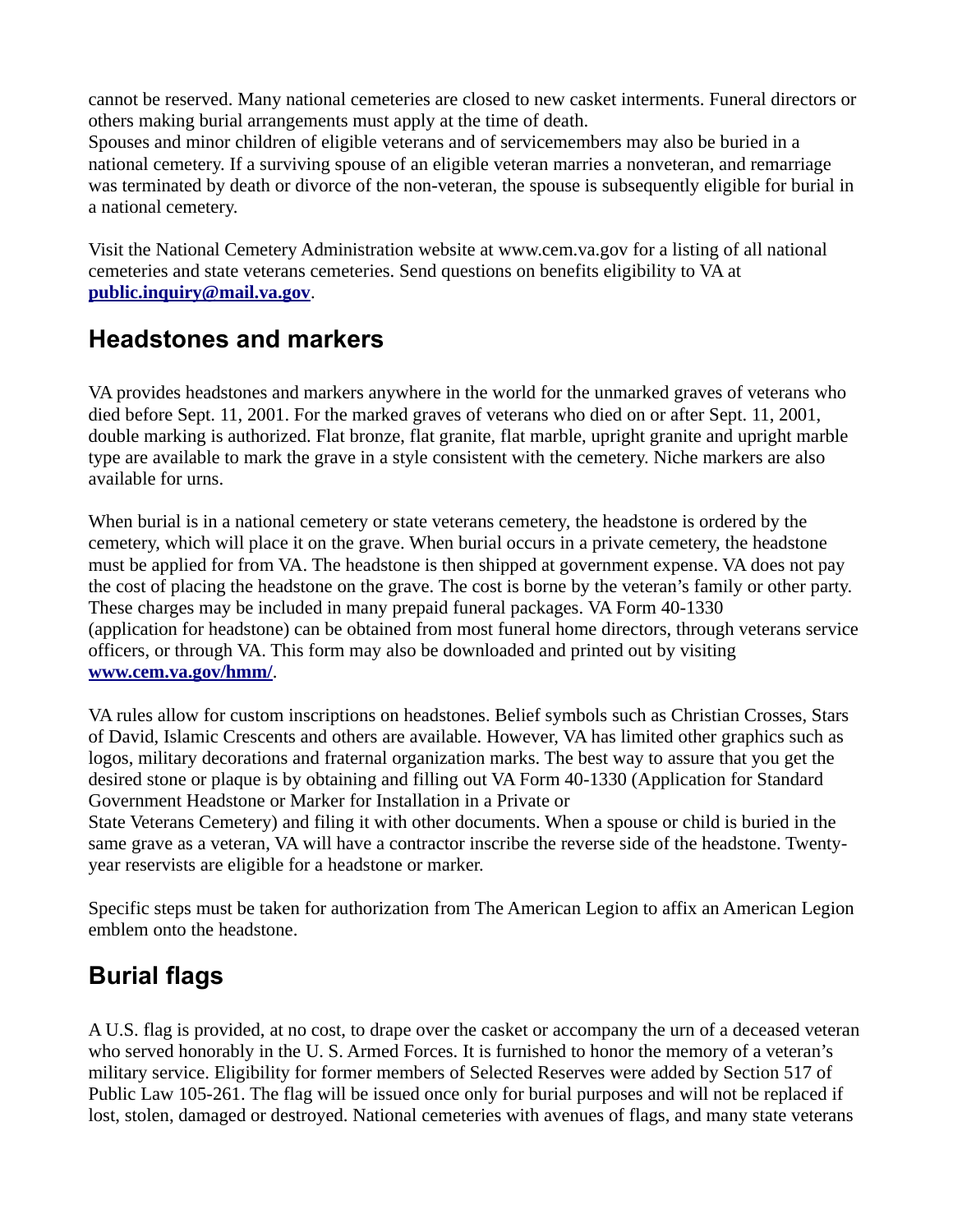cemeteries, accept donations of burial flags for mass display on Memorial Day, Veterans Day and other occasions. The standard issue burial flag is made of cotton and will not withstand continuous outdoor display. Burial flags may be obtained at VA regional offices, national cemeteries and most local post offices. Overseas, U.S. flags can be obtained from U.S. embassies or consulates VA will furnish a burial flag for veterans who served during wartime, died on active duty after May 27, 1941, who served after Jan. 31, 1955, peacetime veterans who were discharged or released before June 27, 1950, certain people who served in the organized military forces of the commonwealth of the Philippines while in service of the U.S. Armed Forces, and who died on or after April 25, 1951, and certain former members of the Selected Reserves.

## **Burial and plot-interment allowance**

You may be eligible for a VA burial allowance if all of these conditions are met:

- You paid for a veteran's burial or funeral.
- You have not been reimbursed by another government agency or some other source, such as the deceased veteran's employer.
- The veteran was discharged under conditions other than dishonorable.
- In addition, at least one of the following conditions must be met. The veteran:
- Died because of a service-related disability.
- •Was receiving VA pension or compensation at the time of death.
- Was entitled to receive VA pension or compensation, but decided not to reduce his/her military retirement or disability pay.
- Died while hospitalized by VA, or while receiving care under VA contract at a non-VA facility.
- Died while traveling under proper authorization and at VA expense to or from a specified place for the purpose of examination, treatment, or care.
- Had an original or reopened claim pending at the time of death and has been found entitled to compensation or pension from a date prior to the date of death.
- Died on or after Oct. 9, 1996, while a patient at a VA–approved state nursing home.

# **How much does VA pay?**

For a veteran's service-related death: If the death was due to his or her service-connected disability, VA will pay up to \$2,000 toward burial expenses occurring on or after Sept. 11, 2001. For a veteran's nonservice related death since Oct. 1, 2011: If the death occurred while hospitalized by VA, it will pay up to \$700 toward burial and funeral expenses. If a veteran's death was not due to a service-connected disability and the veteran was not hospitalized by VA, the veteran must meet at least one specific condition to receive up to \$300 toward burial and funeral expenses and a \$300 plot-interment allowance.

# **Time requirements for filing a claim**

Applications for payments must be filed within two years after the burial. If the application is incomplete at the time it is originally submitted, VA is required to notify the applicant of the evidence necessary to complete the form. If such evidence is not received within a year from the date of notification, no allowance may be paid.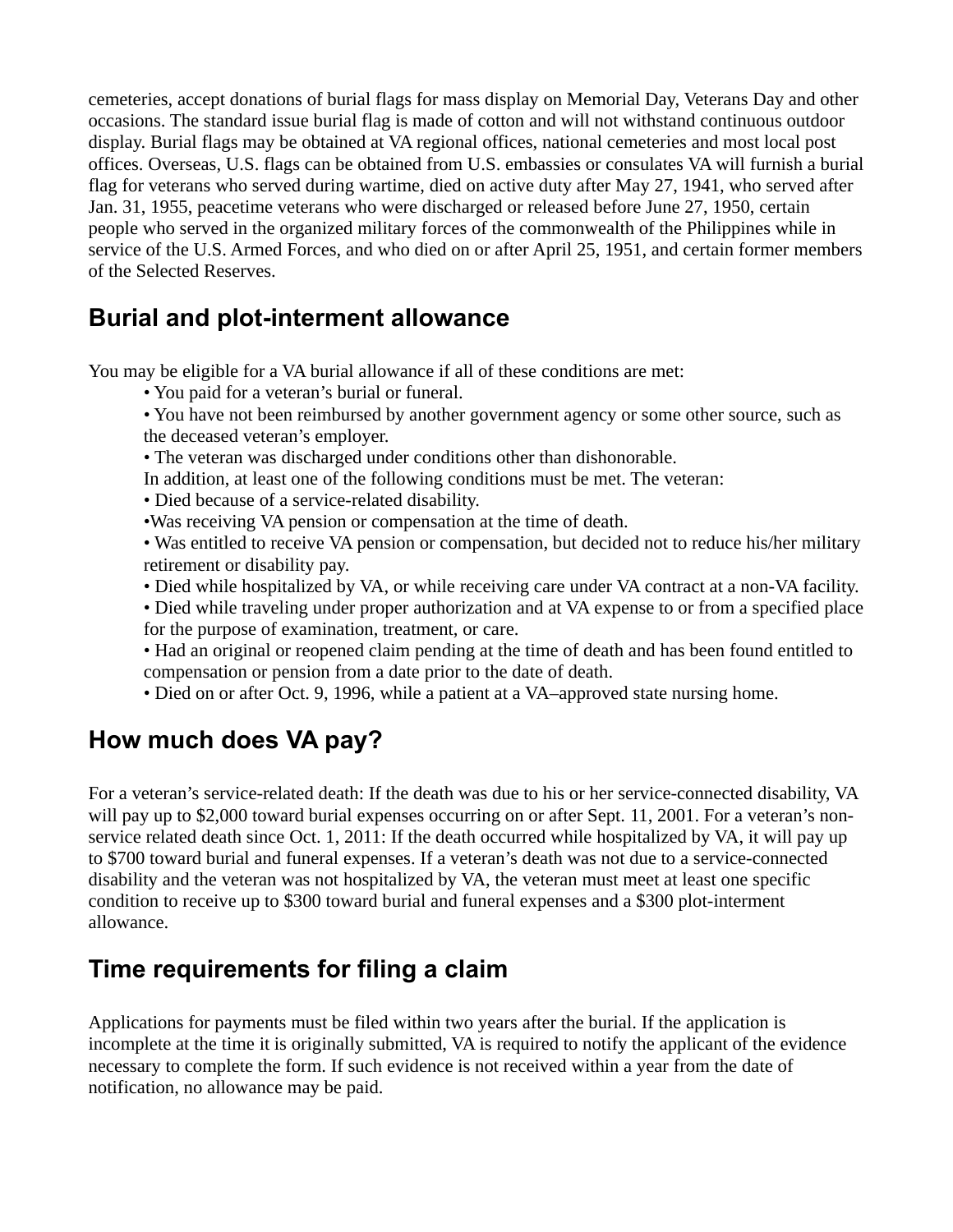#### **How to apply**

The applicant can apply by filling out VA Form 21-530, Application for Burial Benefits and attach a copy of the veteran's military discharge document (DD 214 or equivalent), death certificate, funeral and burial bills. The applicant must prove the burial expenses have been paid. Downloaded the form at **[www.va.gov/vaforms](http://www.va.gov/vaforms)** To obtain assistance in filing a claim, find an American Legion Department Service Officer at **[www.legion.org/serviceofficers](http://www.legion.org/serviceofficers)** or call 202-861-2700.

## **Payment for transporting veteran remains to a VA national cemetery**

Service-related deaths: If the death is related to a veteran service-connected disability, and the veteran is buried in a VA national cemetery, some or all of the cost of transporting the deceased may be reimbursed. Non-Service Related Deaths: If the death was not related to a veteran's service-connected disability and the veteran was hospitalized at a VA facility, or at a non-VA facility at VA expense, or under VA contracted nursing home care, some or all of the costs for transporting the veteran's remains may be reimbursed.

## **Presidential Memorial Certificates**

Presidential Memorial Certificates express the nation's recognition of a veteran's service. Certificates bearing the signature of the president are issued honoring deceased veterans with honorable discharges. Eligible recipients include next-of-kin and other loved ones. The award of a certificate to one eligible recipient does not preclude certificates to other eligible recipients. To establish honorable service, a copy of a document such as a discharge (form DD-214) must accompany requests for a certificate. A Presidential Memorial Certificate is issued when a headstone or grave marker is issued. If the certificate is lost, stolen or destroyed, a new one may be issued if requested in writing. VA regional offices can assist in applying for original or replacement certificates.

# **Arlington National Cemetery**

Arlington National Cemetery is under the jurisdiction of the Department of the Army. Eligibility for burials is more limited than at other national cemeteries. For information on Arlington burials, write to Superintendent, Arlington National Cemetery, Arlington, VA 22211, or call (877) 907-8585. Visit the website at **[arlingtoncemetery.mil](http://arlingtoncemetery.mil/)**.

## **Military funeral honors**

As of Jan. 1, 2000, all eligible veterans, including military retirees, are entitled to military funeral honors. The funeral honors ceremony will include the folding and presentation of the U.S. flag and the playing of Taps. At least two uniformed military personnel, in addition to a bugler, if available, shall perform the ceremony. If a bugler is not available, a high-quality recording may be used. DoD has contracted for a ceremonial bugle that does not require a trained bugler.

For information, visit **[www.ceremonialbugle.com](http://www.ceremonialbugle.com/)**.